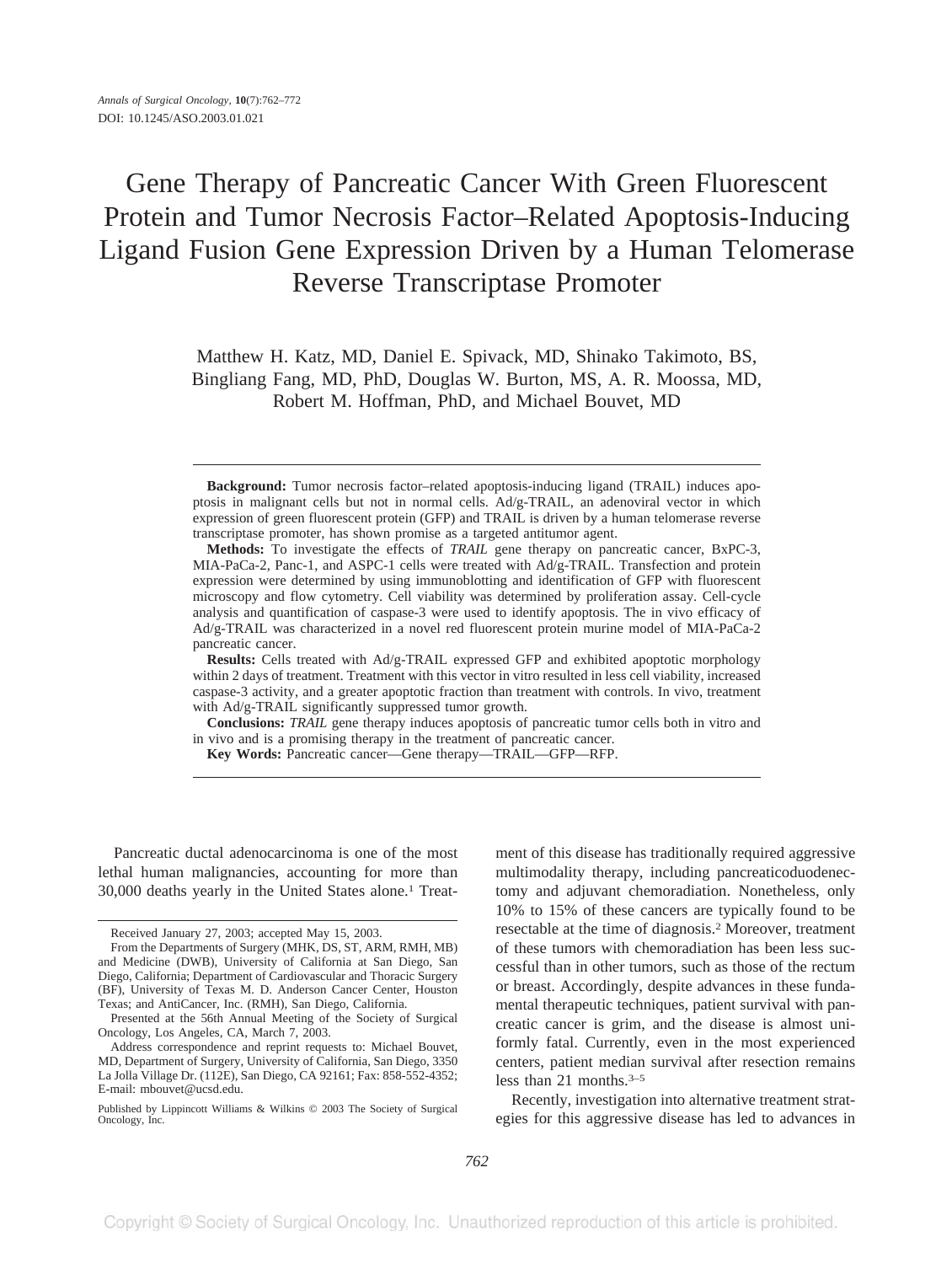the field of gene therapy for pancreatic cancer. By using gene-therapy techniques, genes encoding proteins with antitumor effects are delivered with viral vectors into human cancers, with the potential for a reduction in tumor load. One such gene is tumor necrosis factor– related apoptosis-inducing ligand (TRAIL/Apo-2L).<sup>6,7</sup> This gene, which is constitutively expressed in many normal human tissues, encodes a type II transmembrane protein that has been shown to induce apoptosis in several human cancers, including colon and lung, through interaction with the DR4 and DR5 death receptors.8 The use of TRAIL in cancer therapy has seemed particularly attractive because its proapoptotic effects are lethal in transformed tumor cells but not in normal human cells.9–11 Overexpression of TRAIL by using direct introduction of the gene through an adenoviral vector has been shown to induce apoptosis and suppress tumor growth both in vitro and in vivo in models of human lung and colon adenocarcinoma.12 Additionally, recombinant TRAIL protein has been demonstrated to have variable efficacy in the in vitro suppression of pancreatic cancer cell growth, depending on cell lineage.13

The use of gene-therapy techniques is limited by the systemic toxicity of both viral vectors and gene products. Even cancer-specific TRAIL activity has been reported to be associated with toxicity to other normal tissues in vivo, including brain<sup>14</sup> and liver.<sup>15</sup> A tumor-specific vector designed to target proapoptotic genes to cancers was therefore developed.16 This system uses a human telomerase reverse transcriptase (hTERT)<sup>17</sup> promoter, which is active in most human cancer cell lines but inactive in normal somatic cells,<sup>18</sup> to successfully induce tumorspecific transgene expression. Because it is a relatively weak promoter, however, the first-generation vector required transactivation by a GAL4/VP16 regulatory system, which significantly improved its efficiency.19 Subsequent modifications to the vector and the inclusion of the *TRAIL* gene resulted in Ad/g-TRAIL, a bicistronic vector that expresses two cassettes: one for a green fluorescent protein *(GFP)-TRAIL* fusion gene and one for a GAL4/VP16 regulatory component driven by the hTERT promoter. Use of this vector has been shown to effectively target TRAIL to certain cancers while inducing minimal toxicity in nontransformed cells.20

In this study, we examined the proapoptotic and antitumor effect of Ad/g-TRAIL on four different pancreatic cancer cell lines. In addition, we used a red fluorescent protein (RFP) in vivo model of pancreatic cancer to investigate the use of *TRAIL*-mediated gene therapy in the treatment of pancreatic ductal adenocarcinoma. Combined, our results demonstrate the ability of *TRAIL* gene therapy to effectively suppress the growth of pancreatic tumors.

#### **MATERIALS AND METHODS**

## **Cell Lines**

Four different human pancreatic cancer cell lines— BxPC-3, MIA-PaCa-2, Panc-1, and ASPC-1—were obtained from the American Type Culture Collection (Rockville, MD). Cells were maintained in media as recommended by the manufacturer: BxPC-3, Panc-1, and ASPC-1 cells were cultured in RPMI 1640 medium, whereas MIA-PaCa-2 cells were maintained in Dulbecco's modified Eagle medium. All cells were supplemented with 10% heat-inactivated fetal bovine serum and 1% penicillin and streptomycin (Gibco-BRL, Life Technologies, Inc., Grand Island, NY) and were incubated at  $37^{\circ}$ C in a 5% CO<sub>2</sub> incubator.

# **RFP Retroviral Transduction and Selection of BxPC-3-RFP and MIA-PaCa-2-RFP Pancreatic Cancer Cells**

The pDsRed-2 vector (Clontech Laboratories Inc., Palo Alto, CA) was used to engineer BxPC-3 and MIA-PaCa-2 clones stably expressing RFP. This vector expresses RFP and a neomycin-resistance gene on the same bicistronic message. pDsRed-2 was produced in PT67 packaging cells, and then RFP transduction was initiated by incubating 20% confluent MIA-PaCa-2 and BxPC-3 cells with retroviral supernatants of the packaging cells and Dulbecco's modified Eagle medium for 24 hours. Fresh medium was replenished at this time, and cells were allowed to grow in the absence of retrovirus for 12 hours. This procedure was repeated until high levels of RFP expression, as determined with fluorescence microscopy, were achieved. Cells were then harvested by trypsin/EDTA and subcultured into selective medium that contained 200  $\mu$ g/mL of the aminoglycoside G418 (Geneticin; Invitrogen Corp., Carlsbad, CA). The level of G418 was increased to 2000  $\mu$ g/mL stepwise. Clones expressing high levels of RFP were isolated with cloning cylinders as needed and were amplified and transferred by using conventional culture methods. High RFP-expression clones were isolated in the absence of G418 for 10 passages to select for stable expression of RFP in vivo.

#### **Recombinant Adenoviral Vectors**

The Ad/g-TRAIL and Ad/cytomegalovirus (CMV)- GFP vectors were constructed as described previously.20 Ad/g-TRAIL is a bicistronic vector containing expression cassettes for both a GFP-TRAIL fusion protein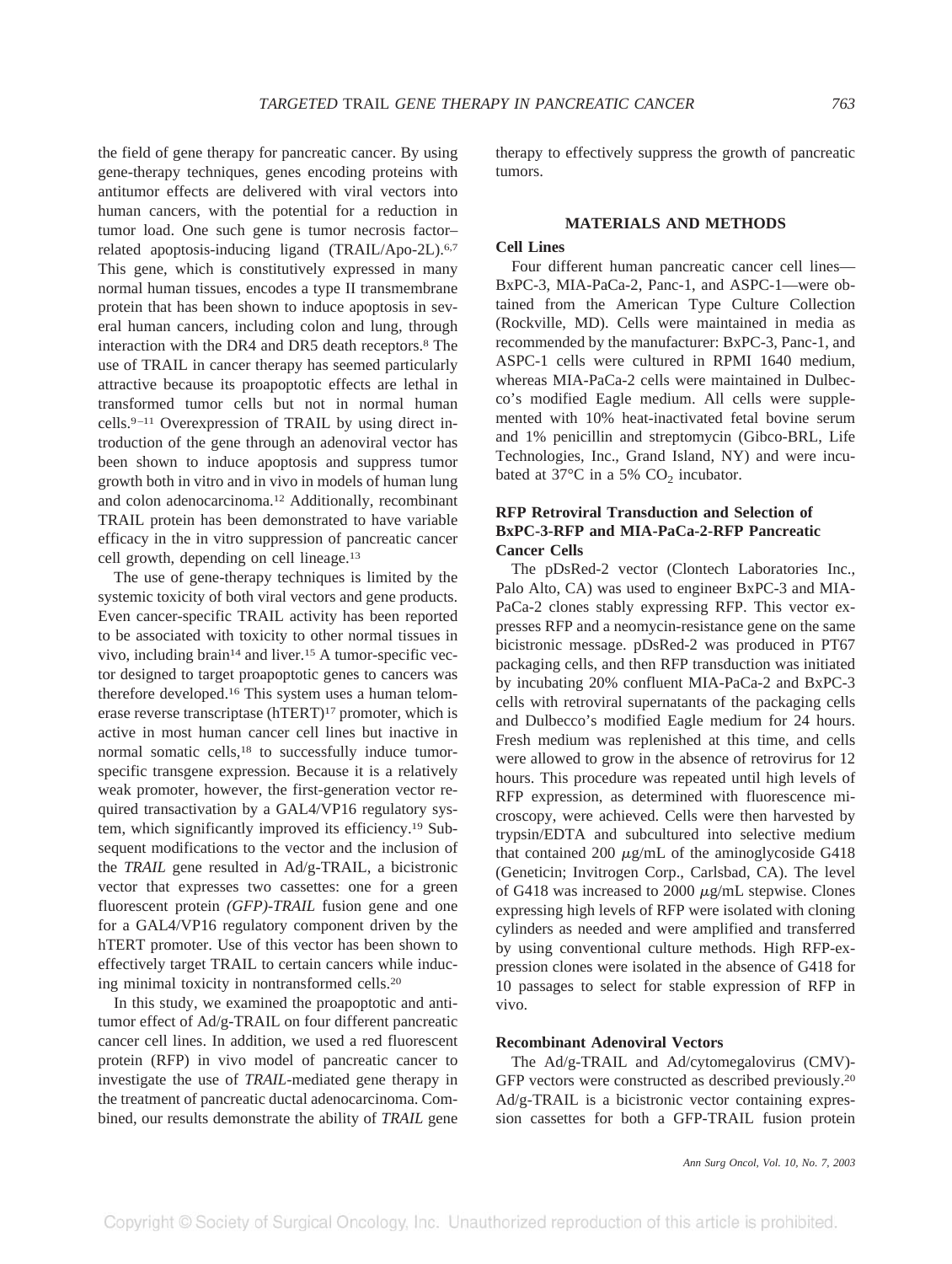driven by a synthetic GT promoter composed of five sets of GAL4 binding sites and a TATAA sequence and a Gal4/VP16 transactivator driven by the hTERT promoter. Viral titers were determined by optical absorbance at A<sub>260</sub> nm (1 A<sub>260</sub> nm unit =  $10^{12}$  particles per milliliter) and by a plaque-forming assay. Titers determined by  $A_{260}$  nm measurement were used in all of the experiments. All viral preparations were determined to be free of contamination with  $E1^+$  adenovirus and endotoxin.

# **Determination of TRAIL Overexpression by Western Blot**

Cultures of BxPC-3 cells were transduced with Ad/g-TRAIL or Ad/CMV-GFP at a multiplicity of infection (MOI) of 2000 viral particles per cell for 48 hours. Whole cell extracts were prepared in chilled lysis buffer (50 mM of Tris-HCL, 150 mM of NaCl, 1% NP-40, 1 mM of dithiothreitol, .5 mM of phenylmethylsulfonyl fluoride, 1  $\mu$ g/mL of leupeptin, and 10  $\mu$ g/mL of aprotinin). Cell debris was then removed by centrifugation, and the supernatants were stored at  $-80^{\circ}$ C. Protein concentration of the cell lysate was determined by using a BCA Protein Assay kit (Pierce, Rockford, IL). Samples were prepared by mixing aliquots of the protein extracts with NuPAGE  $4 \times$  sample buffer (Invitrogen) and 10% --mercaptoethanol. Heat-denatured protein samples were run on a NuPAGE 10% Bis-Tris gel at 150 V for 1 hour and electrotransferred to a polyvinylidene fluoride membrane (Millipore Co., Billerica, MA). The membrane was blocked in 5% nonfat dry milk/.1% Trisbuffered saline–Tween solution for 1 hour at 37°C. The membrane was then incubated with a 1/200 dilution of TRAIL rabbit polyclonal antibody (Santa Cruz Biotechnology, Santa Cruz, CA) and then with a secondary antibody consisting of horseradish-peroxidase–linked anti-rabbit immunoglobulin G antibody (1/2500 dilution). Anti- $\beta$ -actin antibody (1/5000; Sigma Chemical Co., St. Louis, MO) was used to confirm equal protein loading. Proteins were visualized by enhanced chemiluminescence (Supersignal West Pico Chemiluminescent Substrate; Pierce).

# **Cell Viability Assay**

BxPC-3, MIA-PaCa-2, Panc-1, and ASPC-1 cells were distributed into 96-well plates at a density of 2000 cells per well 4 hours before virus infection. Cells were then treated with Ad/g-TRAIL or Ad/CMV-GFP at various MOIs, with phosphate-buffered saline (PBS) as a control treatment. The number of viable cells was subsequently determined with the CellTiter 96 Aqueous One Solution Cell Proliferation assay (Promega Corp., Madison, WI) at 24-, 48-, 72-, 96-, and 120-hour time points after transfection. Briefly, at each time point, 20  $\mu$ L of CellTiter 96 solution was added to each well. The plates were then incubated for 1 hour, after which the absorbance of each well was read at a wavelength of 490 nm. All assays were performed in quadruplicate, and each assay was repeated at least twice; results of representative experiments are shown as the mean of quadruplicate wells  $+$  SD.

#### **Fluorescence Microscopy**

BxPC-3, MIA-PaCa-2, Panc-1, ASPC-1, BxPC-3- RFP, and MIA-PaCa-2-RFP cells were distributed into 96-well plates at a density of 2000 cells per well 4 hours before virus infection. Cells were treated with Ad/g-TRAIL, Ad/CMV-GFP, or PBS at MOIs determined to adversely affect cell viability on cell proliferation assay: 2000 viral particles per cell for BxPC-3, MIA-PaCa-2, and Panc-1 and 10,000 viral particles per cell for ASPC-1. Cells were then visualized and photographed after 72 hours of incubation by using a Nikon Eclipse TE300 inverted microscope (Nikon, Melville, NY) and were analyzed with MetaMorph imaging software (Universal Imaging Corp., Downington, PA).

#### **Flow Cytometric Assay**

BxPC-3 cells were plated into 100-mm plates at a density of  $1 \times 10^6$  cells per plate 4 hours before virus infection. Cells were then infected with Ad/g-TRAIL, Ad/CMV-GFP, or PBS by using a viral MOI of 2000 particles per cell. After incubation for 36 hours, both adherent and floating cells were harvested by trypsinization and washed with PBS. To quantify the sub- $G_1$ fraction, cells were resuspended in 50% ethanol and stained with 50  $\mu$ g/mL of propidium iodide. The fraction of cells expressing GFP was assessed by fixing the cells in 2% paraformaldehyde. Cells were quantified by flow cytometric analysis performed in the flow cytometry core laboratory at our affiliated institution (Veterans Affairs Medical Center of San Diego, San Diego, CA) by using a Coulter (Miami, FL) Elite flow cytometer. The experiment was repeated twice with similar results.

#### **Caspase-3 Activity Assay**

BxPC-3 cells were plated at a density of  $1 \times 10^6$  cells per 150-mm plate 4 hours before virus infection. Cells were then infected with Ad/g-TRAIL or Ad/CMV-GFP vectors at an MOI of 2000 particles per cell, by using PBS as a control treatment. After incubation for  $48$ hours, both adherent and floating cells were harvested by trypsinization. Caspase-3 activity was then determined by spectrophotometric assay with a commercially avail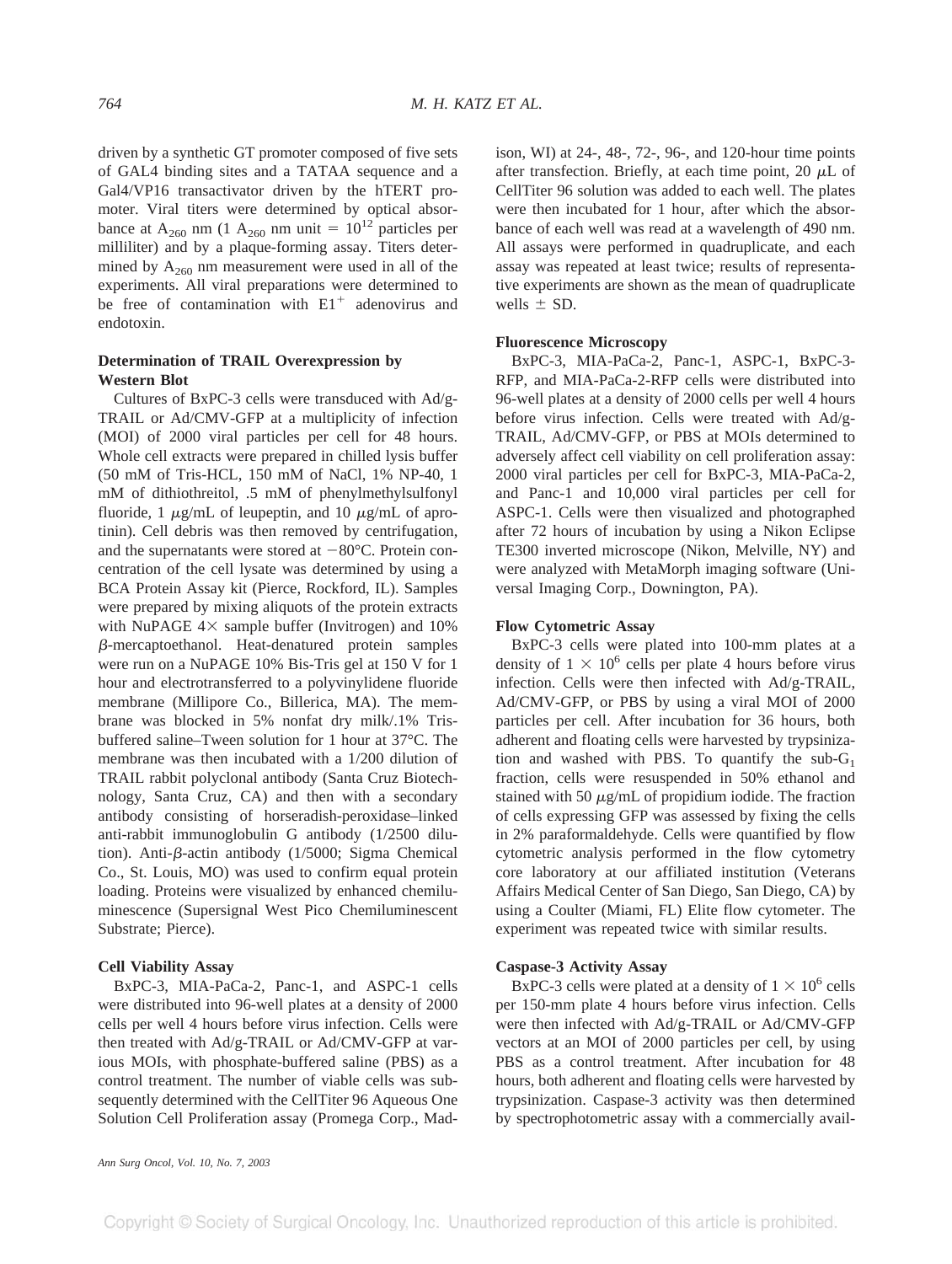able kit (Clontech). Briefly,  $2 \times 10^6$  cells were incubated with a caspase-3 substrate, DEVD-pNA, in the presence of dithiothreitol for 60 minutes at 37°C. Relative caspase-3 activity was determined by spectrophotometric measurement of cleaved chromophore pNA, a caspase cleavage product, at 405 nm. The correlation between protease activity and signal detection was confirmed by performing an additional control reaction with both Ad/ g-TRAIL and a caspase-3 inhibitor. Each reaction was performed in triplicate, and the experiment was repeated with similar results.

# **In Vivo Assessment of Ad/g-TRAIL on Pancreatic Cancer Cells**

Animal experiments were performed in accordance with the *Guide for the Care and Use of Laboratory Animals* (National Institutes of Health publication 85-23) under assurance number A3873-01. Human pancreatic cancer xenografts were established in 6- to 8-week-old female nude mice by the subcutaneous implantation of tumor into each mouse. The MIA-PaCa-2-RFP cell line was used for this purpose. This particularly aggressive cell line yields fast-growing, highly malignant tumors that are brightly fluorescent, permitting serial, high-resolution imaging of tumor growth.

Briefly, MIA-PaCa-2-RFP tumors in the exponential growth phase, grown subcutaneously in nude mice, were resected aseptically. Necrotic tissues were cut away, and the remaining healthy tumor tissues were cut with scissors and minced into 1-mm<sup>3</sup> pieces in RPMI 1640 medium. The twenty-four mice used in this study were then anesthetized, and each abdomen was sterilized with alcohol. A skin incision was then created in the right flank of each mouse, a subcutaneous pocket was created, and two tumor pieces were implanted. Once the tumors reached .5 cm in size, as measured with calipers, the mice were randomized into treatment groups of eight mice each, and equivalent tumor size distribution in each group was confirmed. In situ, (1) intratumoral injection with adenoviral vector Ad/g-TRAIL or Ad/CMV-GFP at a dose of  $6 \times 10^{10}$  viral particles per tumor in 100  $\mu$ L of PBS or (2) PBS sham treatment was then performed and was repeated 7 days later. Tumor volume was measured and calculated three times per week by blinded observers as volume =  $a \times b^2/2$ , where *a* is the largest diameter and *b* is the smallest diameter. Additionally, tumor imaging was performed twice per week by placing each mouse in a fluorescent light box equipped with a fiberoptic light source of 470 nm (Lightools Research, Encinitas, CA) and capturing images on a charge-coupled device video camera.

#### **In Vivo Tumor Apoptosis Assay**

Apoptosis in explanted MIA-PaCa-RFP tumors was visualized by using an in situ terminal transferase-mediated dUTP nick end labeling (TUNEL) assay. Three mice underwent subcutaneous implantation of MIA-PaCa-2-RFP tumors as detailed previously and were treated with a single intratumoral injection of Ad/g-TRAIL or Ad/CMV-GFP at a dose of  $6 \times 10^{10}$  viral particles per tumor in 100  $\mu$ L of PBS or were treated with PBS control when the tumors reached .5 cm in size. Tumors were explanted 2 days after receiving this dose and were immediately placed in formalin. They were subsequently dehydrated in alcohol and embedded into paraffin. Tumors were then sectioned and mounted on glass slides. The TUNEL assay was performed with a commercial in situ apoptosis detection kit (ApopTag Peroxidase In Situ Apoptosis Detection Kit; Serologicals Corp, Norcross, GA). Briefly, rehydrated tissue samples were incubated with terminal deoxynucleotidyl transferase enzyme to end-label DNA fragments produced during apoptosis with digoxigenin. Samples were subsequently incubated with anti–digoxigenin peroxidase antibody and stained. Methyl green was used as a counterstain. Apoptotic cells were readily visible with brightfield microscopy.

To quantify and compare the rates of apoptosis between treatment groups, a semiquantitative scoring method was used. For each sample, the number of TUNEL-positive cells was counted per  $400 \times$  highpower field (HPF). At least seven representative fields were evaluated by two blinded observers for each treatment group, from which an average value was calculated.

## **Statistical Analysis**

Differences among treatment groups were assessed by using Student's *t*-test or analysis of variance with Statistica (StatSoft Inc., Tulsa, OK).

#### **RESULTS**

# **Transgene Expression of Ad/g-TRAIL in Cultured Pancreatic Cell Lines**

Overexpression of the GFP-TRAIL fusion protein by pancreatic cancer cells in vitro after transfection by Ad/ g-TRAIL was documented by Western blot (Fig. 1). Confirmation of successful transfection and protein expression was provided with fluorescence microscopy. After infection with Ad-g/TRAIL, which expresses the *GFP-TRAIL* fusion gene, all four lines of pancreatic cancer cells exhibited morphological changes consistent with cell death, including shrinkage, fragmentation, and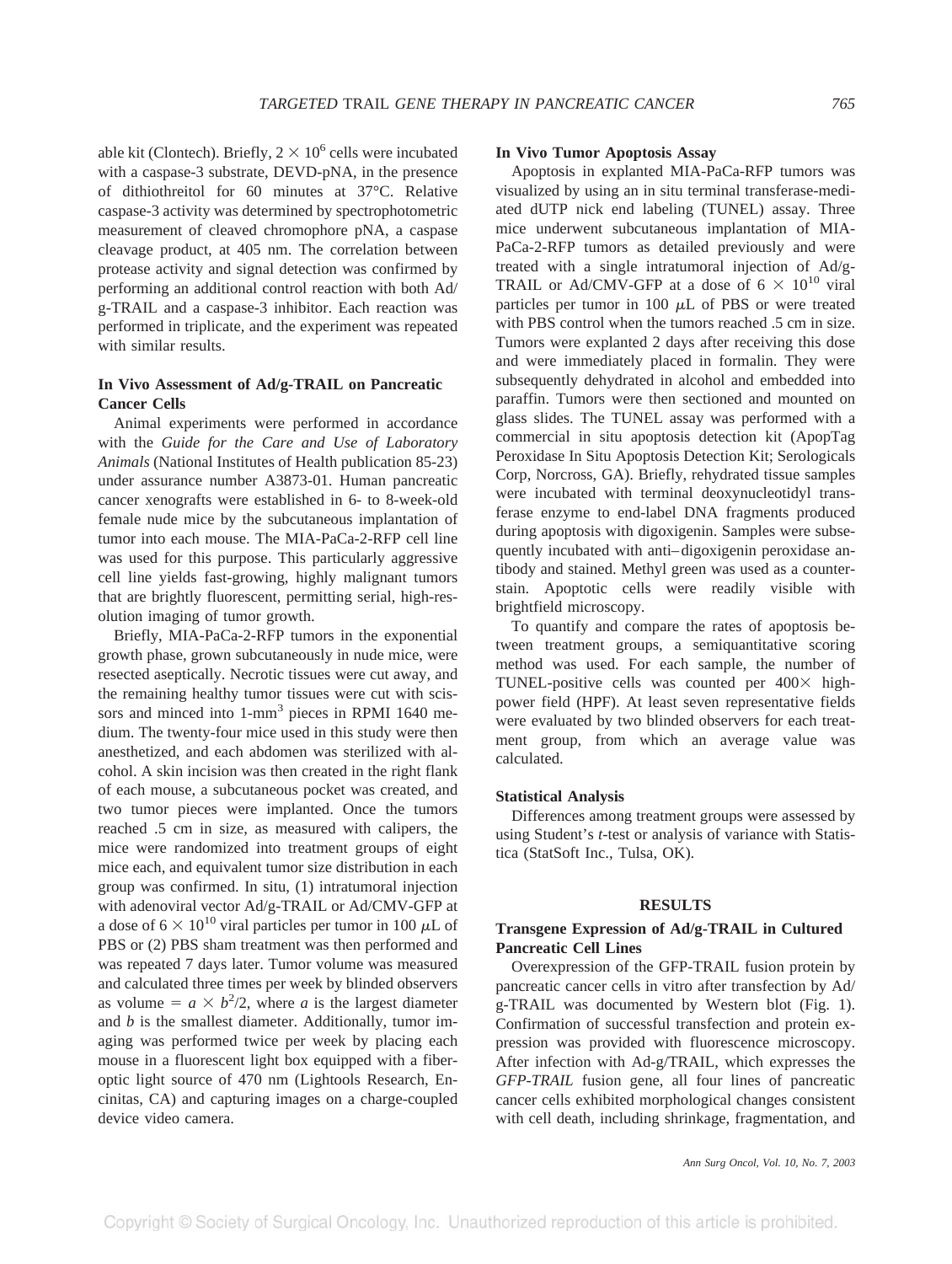

**FIG. 1.** Western blot analysis of BxPC-3 cells confirms green fluorescent protein/tumor necrosis factor–related apoptosis-inducing ligand (TRAIL) protein overexpression after transfection by Ad/g-TRAIL. Overexpression was visualized by using an antibody for TRAIL. T,  $BxPC-3 + Ad/g-TRAIL$ ; NT,  $BxPC-3 + phosphate-buffered saline$ . The protein load was demonstrated by immunostaining for  $\beta$ -actin.

release from the monolayer, at the 72-hour time point (Fig. 2, top). The use of stable transductants of BxPC-3 and MIA-PaCa-2 cells engineered to stably express RFP facilitated clear identification of cells overexpressing the *GFP-TRAIL* fusion gene. These cells exhibited both green autofluorescence and apoptotic morphology (Fig. 2, bottom), in contrast to cells that did not overexpress the fusion gene, which maintained their normal shape and red autofluorescence. In all cell lines, transfection with Ad/CMV-GFP resulted in high expression of GFP but minimal evidence of cell death. Significant GFP expression after treatment with both Ad/g-TRAIL and Ad/CMV-GFP was confirmed with fluorescence-activated cell-sorter analysis (49.2% and 33.3%, respectively; Fig. 3). As expected, no evidence of GFP or TRAIL expression was seen in cells controlled with PBS by using any of these modalities.

# **TRAIL-Mediated Loss of Viability in Cultured Pancreatic Cell Lines**

To quantify the antitumor affect of TRAIL on the growth of pancreatic cancer cells in vitro, each pancreatic cancer cell line was treated with Ad/g-TRAIL and was subsequently analyzed with a cell proliferation assay. Viable cell proliferation was assessed at 24-hour intervals for 5 days after treatment. In each cell line, treatment with Ad/g-TRAIL led to a significant loss of viability as compared with treatment with either Ad/ CMV-GFP or PBS, which became evident as early as 2 days after transfection (Fig. 4;  $P < .05$  on days 3, 4, and 5 for all four cell lines). Growth suppression by TRAIL was achieved at MOIs of 2000 for BxPC-3, MIA-PaCa-2, and Panc-1 and at an MOI of 10,000 for  $ASPC-1$ .

# **Proapoptosis Effect of TRAIL on Pancreas Cancer Cells In Vitro**

To characterize the growth-suppressive effects of TRAIL on pancreatic cancer cells, BxPC-3 cells were treated with Ad/g-TRAIL, and apoptosis was investigated by using fluorescence-activated cell-sorter analysis and by quantifying caspase-3 activity. Cells transfected with the TRAIL-expressing vector had a dramatically higher sub- $G_1$  fraction (41.0%) than cells treated with either Ad/CMV-GFP or PBS (4.6% and 6.9%, respectively; Fig. 5). Similarly, apoptosis was clearly observed by measuring the activity of caspase-3, a key down-



**FIG. 2.** Phase contrast and fluorescent microscopy of cell lines after treatment. *Top panels:* morphological changes consistent with apoptosis were seen after transfection of BxPC-3 human pancreatic cancer cells with Ad/g–tumor necrosis factor–related apoptosis-inducing ligand (TRAIL), but not Ad/cytomegalovirus (CMV)-green fluorescent protein (GFP). Similar results were observed in cell lines MIA-PaCa-2, ASPC-1, and Panc-1. *Bottom panels:* the transfection of MIA-PaCa-2 cells engineered to express red fluorescent protein (RFP) clearly identified cells overexpressing the *GFP/TRAIL* fusion gene, which both fluoresced green and exhibited apoptotic morphology. Cells that did not overexpress the fusion gene appeared normal in shape and maintained their innate red autofluorescence. Similar results were seen after transfection of RFP-expressing BxPC-3 cells.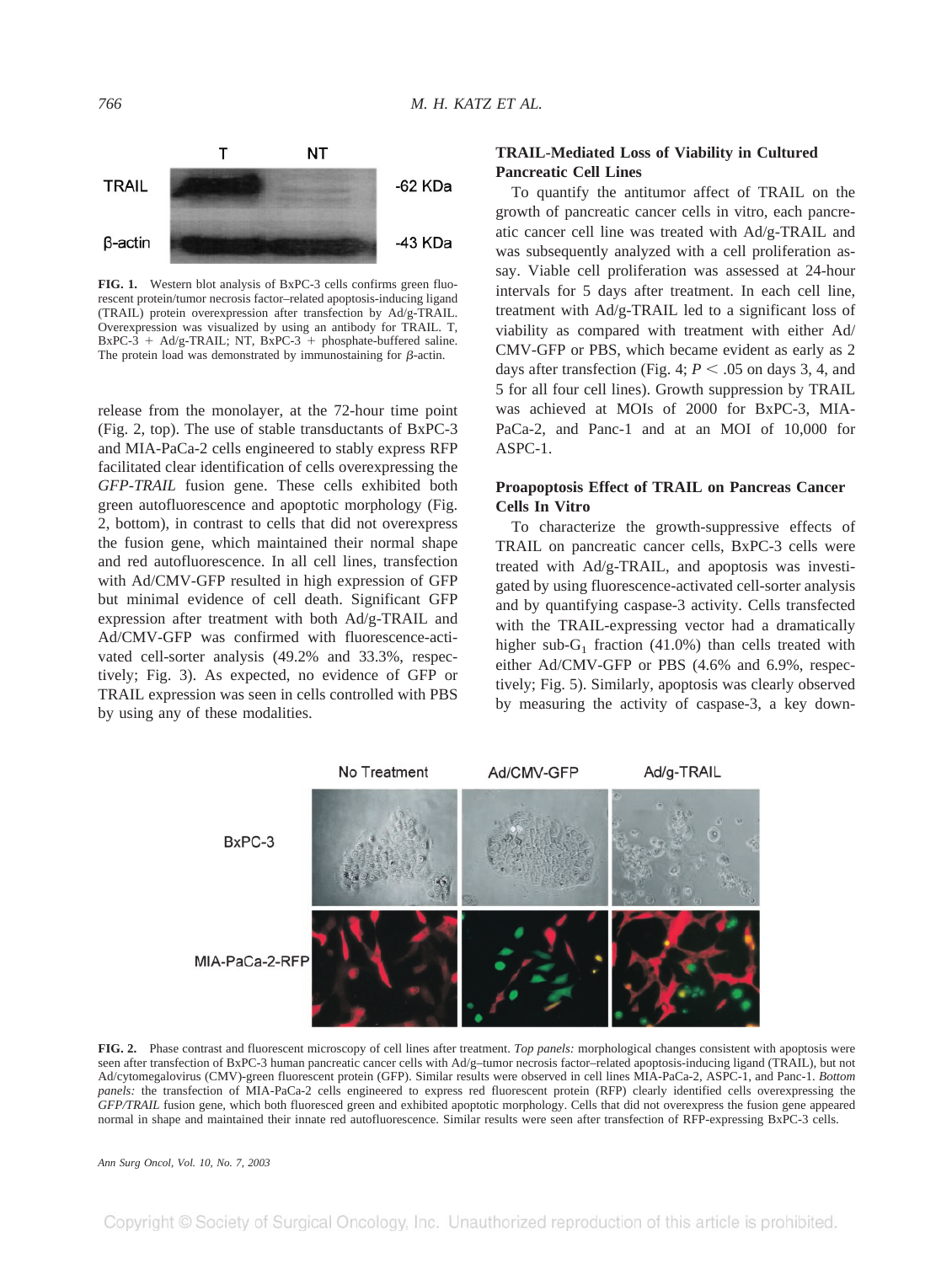

**Fluorescence Intensity** 

**FIG. 3.** Levels of green fluorescent protein (GFP) expression were quantified by using flow cytometry. GFP was significantly expressed by BxPC-3 cells treated with both Ad/g–tumor necrosis factor–related apoptosis-inducing ligand (TRAIL; 49.2%) and Ad/cytomegalovirus (CMV)-green fluorescent protein (GFP; 33.3%), but not phosphate-buffered saline (PBS).

stream execution enzyme involved in apoptosis.  $A > 40$ fold increase in caspase-3 activity in cells treated with Ad/g-TRAIL was observed compared with cells treated with vector or PBS control ( $P < .05$ ; Fig. 6). Caspase-3 activity was similar in cells treated with Ad/CMV-GFP and PBS  $(P = .16)$ .

# **Effect of Ad/g-TRAIL on Pancreatic Cancer In Vivo**

To determine the efficacy of using gene therapy with Ad/g-TRAIL to treat pancreatic cancer in vivo, we used a subcutaneous, highly aggressive fluorescent xenograft model of MIA-PaCa-2 pancreatic tumors in nude mice.



**FIG. 4.** In vitro effect of Ad/g– tumor necrosis factor–related apoptosis-inducing ligand (TRAIL) on pancreatic cancer cell viability. The human pancreatic cancer cell lines BxPC-3, MIA-PaCa-2, Panc-1, and ASPC-1 were treated with Ad/g-TRAIL by using Ad/ cytomegalovirus (CMV)-green fluorescent protein (GFP) as a vector control and phosphatebuffered saline (PBS) as a mock control. Ad/g-TRAIL significantly suppressed the growth of each cell line at varying multiplicities of infection: 2000 for<br>BxPC-3, MIA-PaCa-2 and MIA-PaCa-2 and Panc-1, and 10,000 for ASPC-1  $(P < .05$  on days 3, 4, and 5 for all four cell lines).  $\blacktriangle$ , Ad/g-TRAIL; ,  $\blacksquare$ , Ad/CMV-GFP;  $\blacklozenge$ , PBS. Values represent the means  $\pm$  SD of quadruplicate wells.

*Ann Surg Oncol, Vol. 10, No. 7, 2003*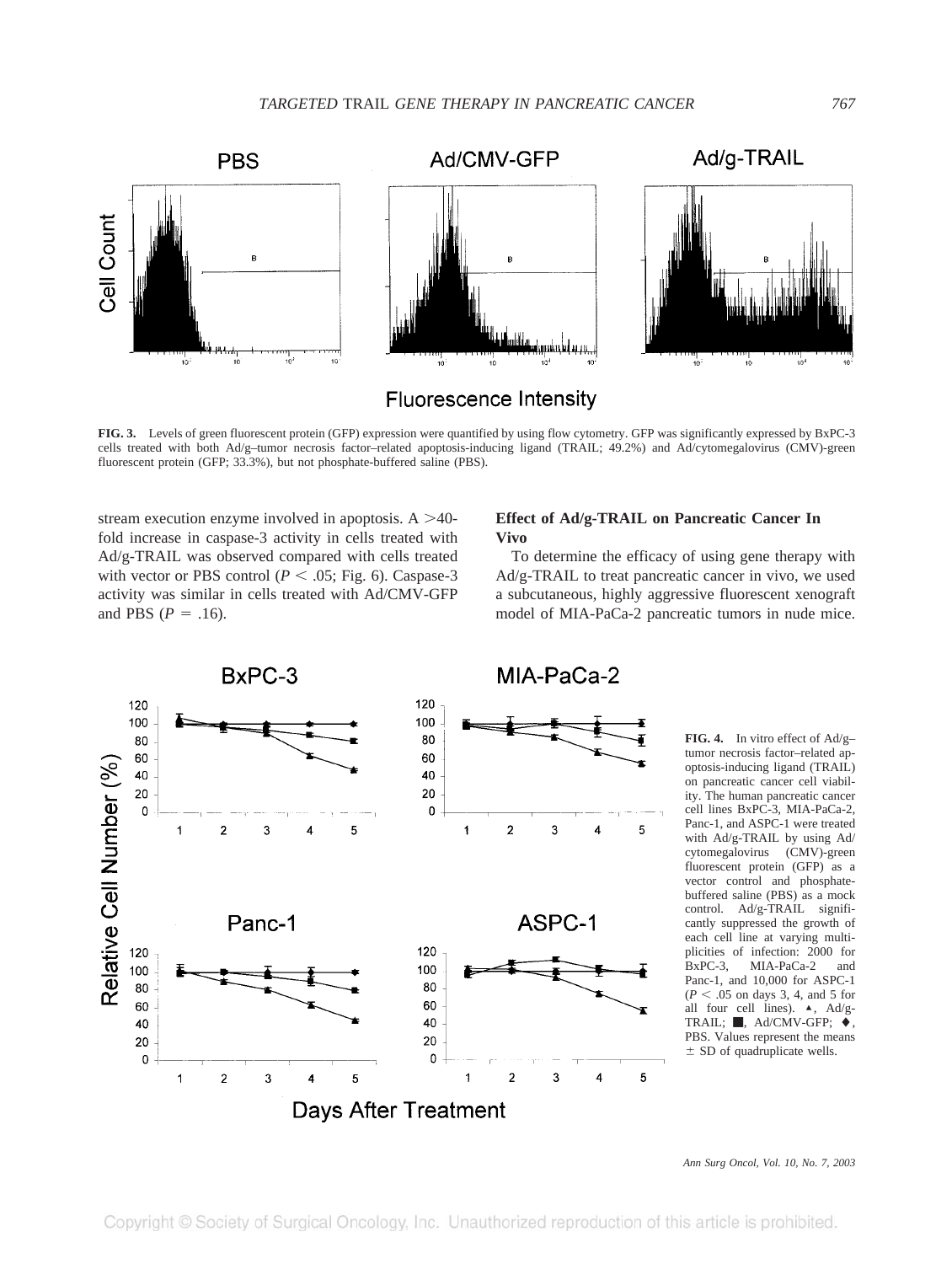

**FIG. 5.** The sub-G1 fraction, determined by flow cytometry, of cells transfected with Ad/g–tumor necrosis factor–related apoptosis-inducing ligand (TRAIL; 41%) was significantly larger than that of cells treated with either Ad/cytomegalovirus (CMV)-green fluorescent protein (GFP) or phosphate-buffered saline (PBS; 4.6% and 6.9%, respectively).

These tumors were engineered to stably express RFP and were then subcutaneously implanted into treatment mice. Two intratumoral injections of Ad/g-TRAIL and Ad/CMV-GFP or mock treatment with PBS was then performed. In comparison with either control, treatment with Ad/g-TRAIL significantly suppressed tumor growth at each time point ( $P \le .05$ ; Fig. 7A). Tumors treated with Ad/CMV-GFP grew as fast as those treated with PBS. Stable expression of RFP by the pancreatic tumors facilitated dual-color in vivo

fluorescent tumor imaging (Fig. 7B) and tumor measurement. Red tumors treated with Ad/CMV-GFP clearly demonstrated green fluorescence after intratumoral injection. Green fluorescence was not as apparent in tumors treated with Ad/g-TRAIL, although the hue of the tumor was somewhat altered after treatment. As expected, no green fluorescence was seen in tumors treated with PBS. It is important to note that no evidence of significant toxicity was noted in any of the treatment groups on physical examination.



**FIG. 6.** Caspase-3 activity was increased after transfection of BxPC-3 cells with Ad/g–tumor necrosis factor–related apoptosis-inducing ligand (TRAIL). Caspase-3 is a cysteine protease that plays a key role in the execution phase of apoptosis. Values represent relative caspase-3 activity  $\pm$ SD 2 days after treatment with vectors or control. Caspase-3 levels were approximately 40 times greater in BxPC-3 cells after treatment with Ad/g-TRAIL compared with treatment with either Ad/cytomegalovirus (CMV)-green fluorescent protein (GFP) or phosphate-buffered saline (PBS;  $P < 05$ .

*Ann Surg Oncol, Vol. 10, No. 7, 2003*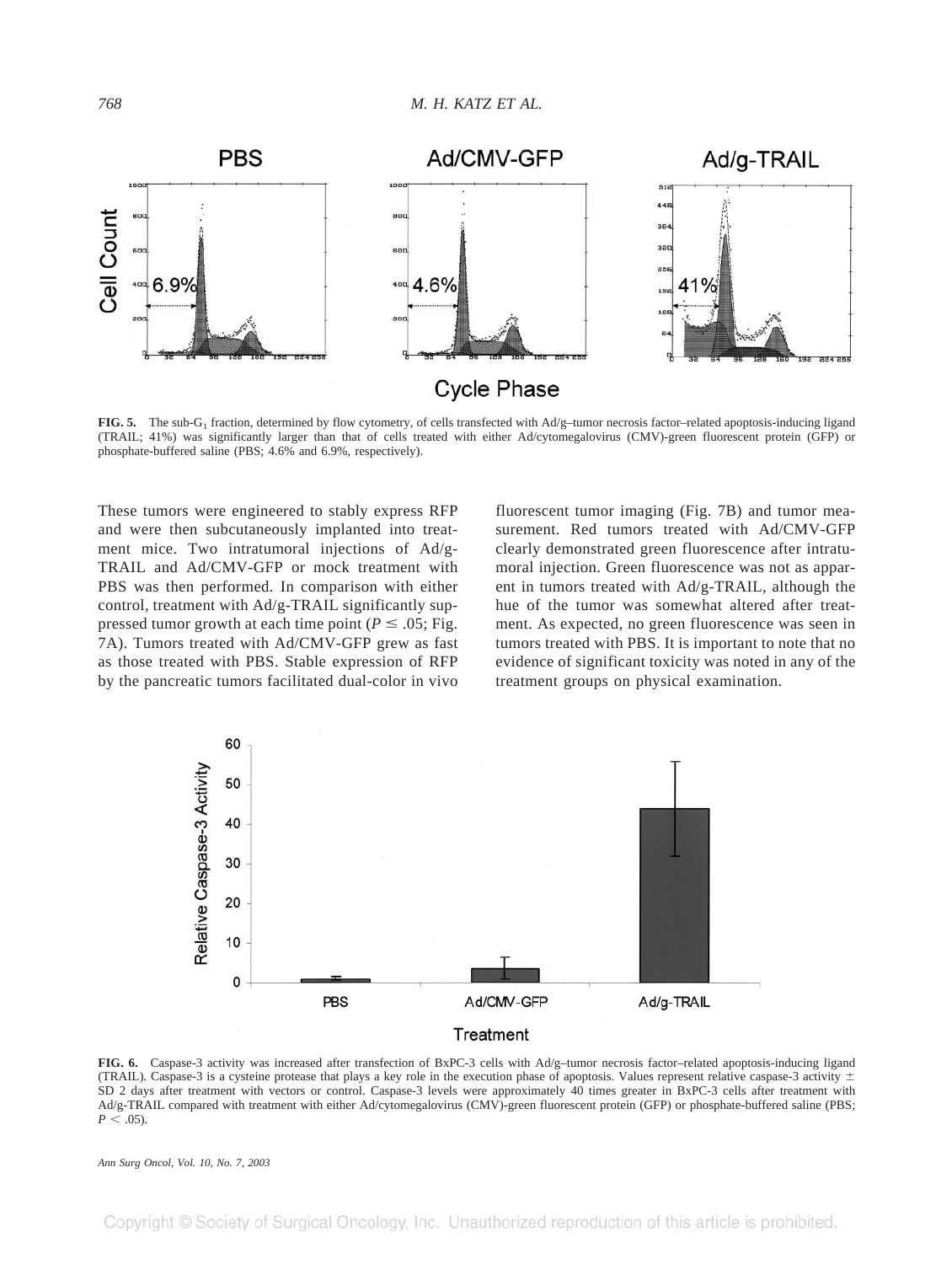

**FIG. 7.** Tumor growth in a xenograft mouse model of MIA-PaCa-2–red fluorescent protein (RFP) pancreatic cancer. (**A**) Tumor volume was monitored over time after subcutaneous tumor implantation. Arrows represent the time points at which vector treatment was administered. Values represent the mean tumor volume of 8 mice per treatment group.  $\triangle$ ,  $\hat{A}d/g$ –tumor necrosis factor–related apoptosis-inducing ligand (TRAIL);  $\blacksquare$ , phosphate-buffered saline (PBS);  $\blacklozenge$ , Ad/cytomegalovirus (CMV)-green fluorescent protein (GFP). Tumor growth was significantly suppressed in mice treated with Ad/g-TRAIL as compared with control mice ( $P \le 0.05$  at each time point). (**B**) Direct, external in vivo imaging of MIA-PaCa-2-RFP tumor growth. Panels represent a representative mouse from each treatment group as imaged on day 6, 12, and 20 after tumor implantation. Tumors treated with both Ad/CMV-GFP and Ad/g-TRAIL exhibited green-on-red fluorescence in areas overexpressing their respective gene products, but the effect was far more dramatic after Ad/CMV-GFP administration.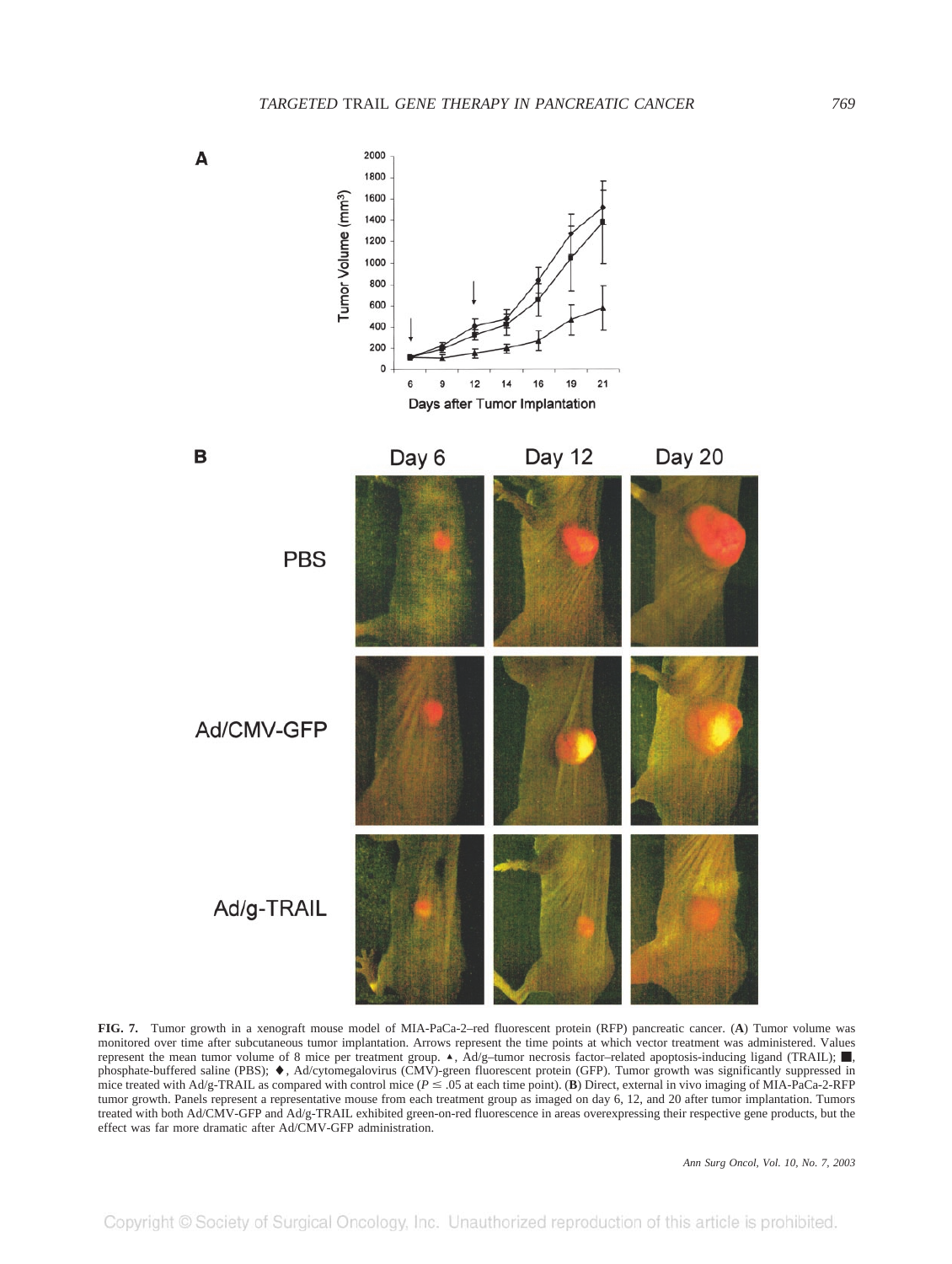TUNEL staining of explanted tumors demonstrated a visibly higher level of apoptosis in tumors treated with Ad/g-TRAIL than controls (Fig. 8). Semiquantitative analysis of each sample confirmed a significantly higher level of apoptosis in tumors treated with TRAIL adenovirus (44 cells per HPF) compared with either vector control or PBS (17 and 15 cells per HPF, respectively;  $P = .0002$ ). The number of apoptotic cells did not differ between vector and mock controls  $(P = .63)$ .

## **DISCUSSION**

The use of novel gene-therapy techniques in the treatment of pancreatic ductal adenocarcinoma has evolved over the past several years. Several strategies in gene therapy have been exploited, including restoring the wild-type forms of mutated genes through overexpression, introducing genes that promote a heightened susceptibility of malignant cells to other more conventional therapeutics, and inducing cell death through the transduction of proapoptotic genes. Using such methods, our laboratory and others have successfully induced pancreatic cancer cell death through the transduction of various genes, including wild-type *p53*<sup>21</sup> and *p16*, <sup>22</sup> *TIMP*, <sup>23</sup> and *Bax*. 24

The use of TRAIL in the therapy of pancreatic cancer seems promising, because it has been shown to have a significant antitumor effect in other solid human malignancies. First described in 1995,<sup>6</sup> the TRAIL protein is a cytokine in the tumor necrosis factor superfamily that triggers the external pathway of apoptosis through its interaction with the cellular death receptors DR4 and DR5.25 On ligand binding, adapter proteins such as FADD are recruited that bind and activate caspase-8, which in turn activates key downstream effectors of apoptosis such as caspase-3. This extrinsic pathway is linked to an intrinsic pathway of apoptosis that involves cytochrome *c* release from mitochondria when triggered by molecules such as Bax,<sup>26</sup> which subsequently activates the caspases.

The native *TRAIL* gene is found in many different normal human tissues and is primarily expressed as a



**FIG. 8.** Tumor necrosis factor–related apoptosis-inducing ligand (TRAIL) overexpression increased the percentage of terminal transferase-mediated dUTP nick end labeling–positive cells in in vivo MIA-PaCa-2–red fluorescent protein (RFP) pancreatic tumors. Tumors were explanted 2 days after treatment with Ad/g-TRAIL, Ad/cytomegalovirus (CMV)-green fluorescent protein (GFP), or phosphate-buffered saline (PBS), and apoptosis was detected in situ by using the immunohistochemical methods described in Materials and Methods. (**A, B, C**) Views (400) of explanted MIA-PaCa-2-RFP tumors treated with PBS, Ad/CMV-GFP, and Ad/g-TRAIL, respectively. (D) View (×100) of an explanted MIA-PaCa-2-RFP tumor treated with Ad/g-TRAIL. Apoptotic cells, stained dark brown, were more abundant in tumors treated with Ad/g-TRAIL than in control treatments  $(P = .0002)$ .

*Ann Surg Oncol, Vol. 10, No. 7, 2003*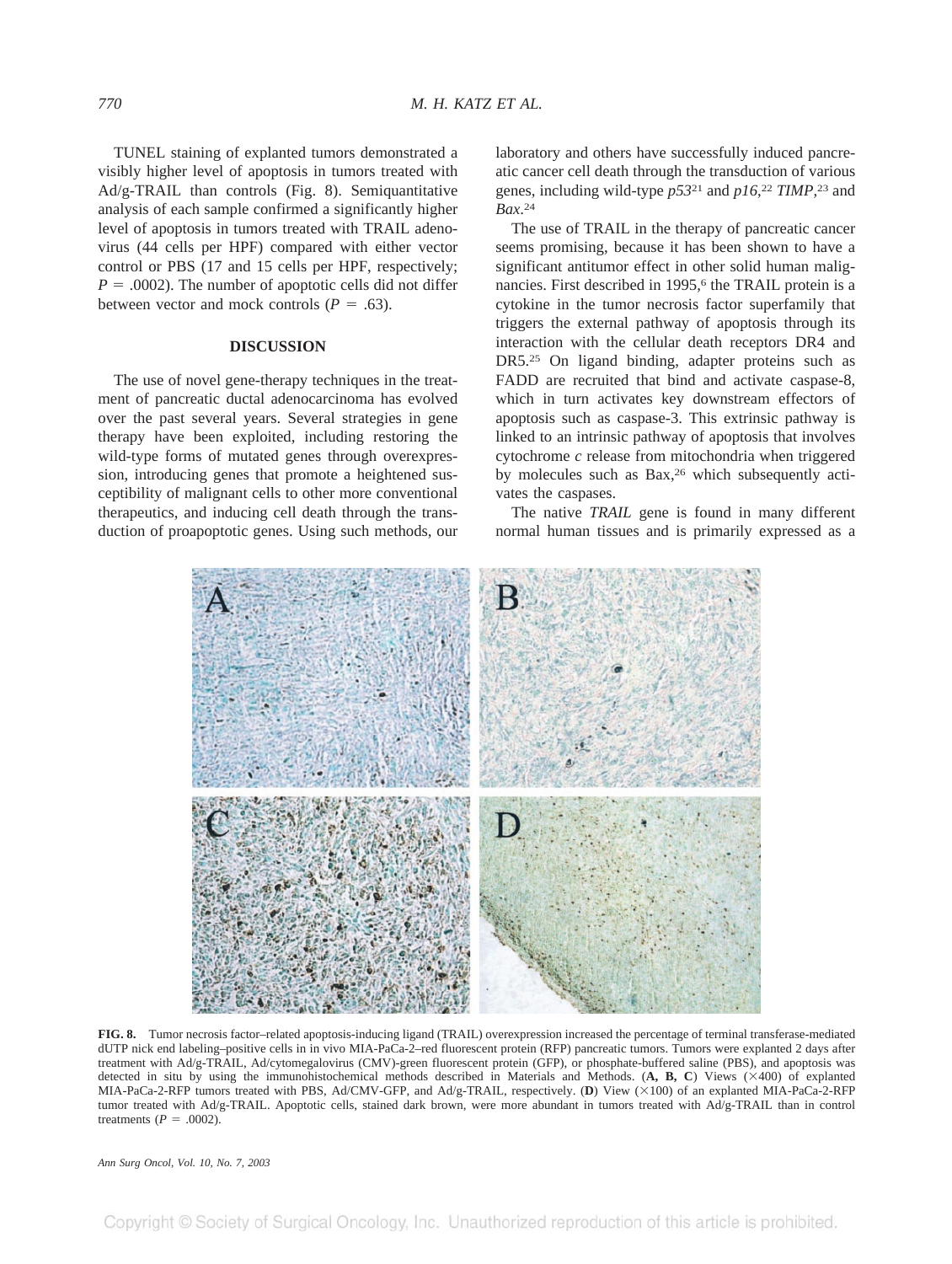cleaved, forming a soluble TRAIL protein. Recombinant soluble TRAIL protein has been used in several studies examining the efficacy of TRAIL in suppressing the growth of cancers, including that of the pancreas.13 Significantly, membrane-bound TRAIL and soluble TRAIL have been shown to have different activities and ability to stimulate cellular death receptors: although soluble TRAIL seems to efficiently stimulate DR4, but not DR5, the membrane-bound protein is able to reliably stimulate both death receptors.13

Notably, the protein produced after cellular transfection with Ad/g-TRAIL has been shown to be the transmembrane, and not the soluble, form of TRAIL.12 This may explain the ability of therapy with Ad/g-TRAIL to effectively suppress tumor cell proliferation in the pancreatic cell line ASPC-1, which has previously been shown to be resistant to recombinant TRAIL chemotherapy.13,27 In our study, all four pancreatic tumor cell lines tested, including ASPC-1, demonstrated morphologic changes consistent with apoptosis and a significant loss of viability compared with untreated cells. A similar phenomenon has been demonstrated in the treatment of breast cancer cell lines, in which cell lines resistant to soluble TRAIL protein were susceptible to therapy with Ad/g-TRAIL.28 These results indicate that *TRAIL*-mediated gene therapy may be successful in the treatment of cancers that seem to be refractory to recombinant TRAIL treatment.

Our study did demonstrate a variable ability of TRAIL to induce cell death among several pancreatic cancer cell lines in vitro, confirming that TRAIL susceptibility is not uniform among pancreatic cancer types. In agreement with prior studies using recombinant TRAIL protein, we have shown BxPC-3 cells to be most sensitive to TRAILinduced cytotoxicity, followed by MIA-PaCa-2, PANC-1, and ASPC-1. Successful growth suppression of each cell line was achieved at MOIs within 1 log of each other. Although the factors that determine the susceptibility of a pancreatic tumor line to TRAIL are not entirely clear, the presence or concentration of cellular death receptors does not seem to play a role.29

Nonetheless, certain preconditions for successful death receptor–mediated apoptosis have been identified. Deficiency in the expression of Bax, a key player in the intrinsic pathway of apoptosis, seems to confer resistance to TRAIL,30 whereas overexpression makes cells more sensitive to both TRAIL and other traditional chemotherapeutic agents, such as 5-fluorouracil and gemcitabine.31 In contrast, constitutive overexpression of bcl-2 has the opposite effect. One mechanism of relative TRAIL resistance therefore seems to involve the ratio of expression of these two genes by a particular cell line.26 It is unclear whether this mechanism, or others, is responsible for the relative resistance to TRAIL that we have identified in the ASPC-1 cell line.

A distinct advantage of gene therapy with Ad/g-TRAIL compared with therapy using recombinant TRAIL is that tumor-specific targeting is possible with this vector. Although the proapoptotic effect of TRAIL seems to be confined to malignant cells, TRAIL-associated toxicity has been reported in nontransformed tissue, including the liver and brain. Any such toxicity can be minimized by selectively targeting malignant cells and consequently selectively transfecting only these cells. This has been accomplished by driving the activation of TRAIL expression with the hTERT promoter. The *hTERT* gene is active in most primary cancers but is suppressed in normal human cells.<sup>18</sup> Linking the expression of proapoptotic genes to this promoter has thus proven to limit protein expression and, thus, toxicity.16,20

It should be recognized that in this study, we used a novel, highly aggressive red fluorescent model of pancreatic cancer that uses MIA-PaCa-2 cells engineered to stably express RFP. In this study, the model enabled clear visualization of *GFP* gene expression induced by adenoviral transfection with both Ad/g-TRAIL and Ad/ CMV-GFP, which appeared as a red to green color change. In vitro, this color change permitted definitive identification of populations of cells that overexpressed the *GFP-TRAIL* fusion gene after Ad/g-TRAIL transfection and confirmed that only cells that fluoresced green demonstrated apoptotic transformation, and vice versa. It also clearly revealed a population of cells that exhibited no evidence of GFP-TRAIL overexpression and, therefore, fluoresced red and exhibited normal cellular morphology. This population of cells is likely responsible for the continued, although decelerated, tumor growth seen after treatment with Ad/g-TRAIL and may explain our ability to induce pancreatic tumor growth suppression, but not tumor regression, with this agent.

In vivo, the red tumor autofluorescence facilitated sequential tumor imaging and adenovirus injection. In this setting, the green to red color change was less dramatic after transduction with Ad/g-TRAIL than Ad/ CMV-GFP, likely because the overexpression of the *GFP-TRAIL* fusion gene induces not only green fluorescence but also the transformation to apoptotic morphology. Ongoing studies involving intratumoral injection of TRAIL and other fluorescent-labeled gene therapy vectors into orthotopically implanted red fluorescent pancreatic tumors may demonstrate the benefits of this model,